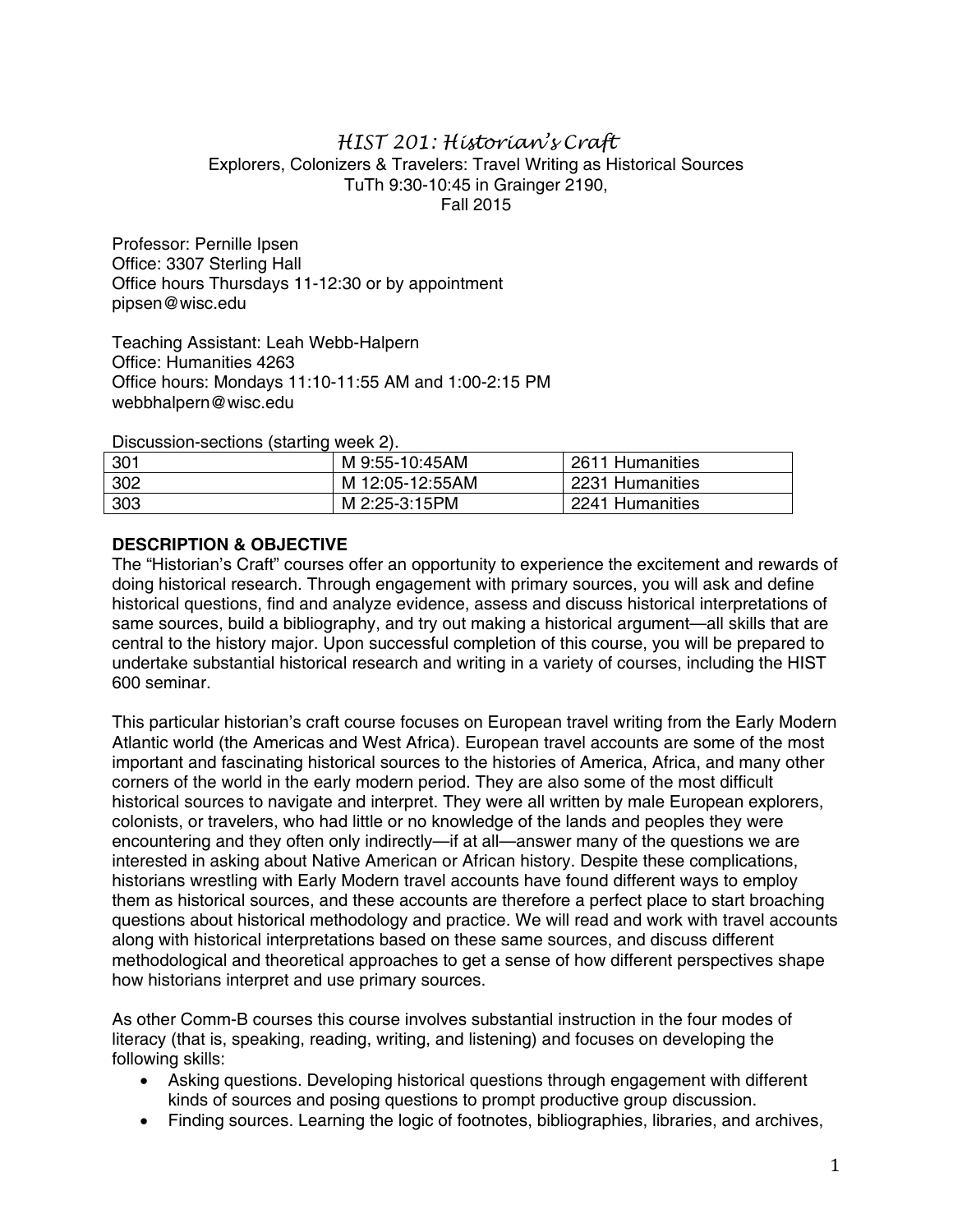and consulting them to identify and locate source materials. Taking advantage of the range of library resources including interlibrary loan.

- Evaluating sources. Determining the perspective, credibility, and utility of source materials. Distinguishing between primary and secondary material for a particular topic. Identifying the perspective or authorial stance of a source. Summarizing an argument presented in a text. Distinguishing between the content of a source and its meaning in relation to a particular question.
- Developing and presenting an argument. Using sources appropriately to create, modify, and support tentative conclusions and new questions.
- Making an argument. Identifying the parts of an argument and how to support it convincingly.
- Communicating ideas and research findings effectively through formal and informal written and oral presentations.

# **READINGS**

All required readings are in a course packet available in

**Social Science Copy Center**. Sewell Hall, Room 6120, 1180 Observatory Drive. Ph. 262-5396. copycenter@ls.wisc.edu Hours: 7:45 A.M. to 11:45 A.M. 12:30 P.M. to 4:00 P.M.

(See further description of work and requirements below schedule)

# **Schedule**

Wk 1 (Th 9/3) Introduction to the course and syllabus (Incl. opening lecture & questions)

- Week 2 Travel writing as historical sources
	- *Readings*: Rampolla. *A Pocket Guide*, 1-21 + Mancall. *Travel Narratives*, 3-18.
		- o Tu 9/8 Early Modern European travel writing as historical sources
		- o Th 9/10 The European expansion in the Atlantic world, 1500-1850
			- **All readings should be done before lecture on Tuesday!**
- Week 3 Finding and assessing sources

*Reading:* Ames. *The Globe Encompassed*, 1-19 + 60-78 + 132-143.

- o Tu 9/15 Assessing a source. Making an annotated bibliography<br>
o Th 9/17 Visit to Memorial Library (incl. library exercise)
- Visit to Memorial Library (incl. library exercise)

## **Sections start this week!**

# **Library exercise due on learn@UW Wedn 9/16 at 10PM**

*1st historical example: The Spanish Conquest of America, 1492-1530* 

Week 4 Historical context

*Reading*: Weber. *The Spanish Frontier* (1994), 1-59.

- o Tu 9/22 The Spanish Conquest of America<br>o Th 9/24 Travel accounts from "New Spain":
- Travel accounts from "New Spain": What histories do they tell?
- Week 5 Reading primary sources

*Reading*: Cabeza de Vaca. *Relación* (1542).

- o Tu 9/29 Understanding a source<br>o Th 10/1 Contextualizing a source
- Contextualizing a source
- Week 6 Interpreting primary sources *Readings:* Goodman. "Mercantilism" (2005) + Taylor. "Cabeza de Vaca" (2008)
	- o Tu 10/6 Historical perspectives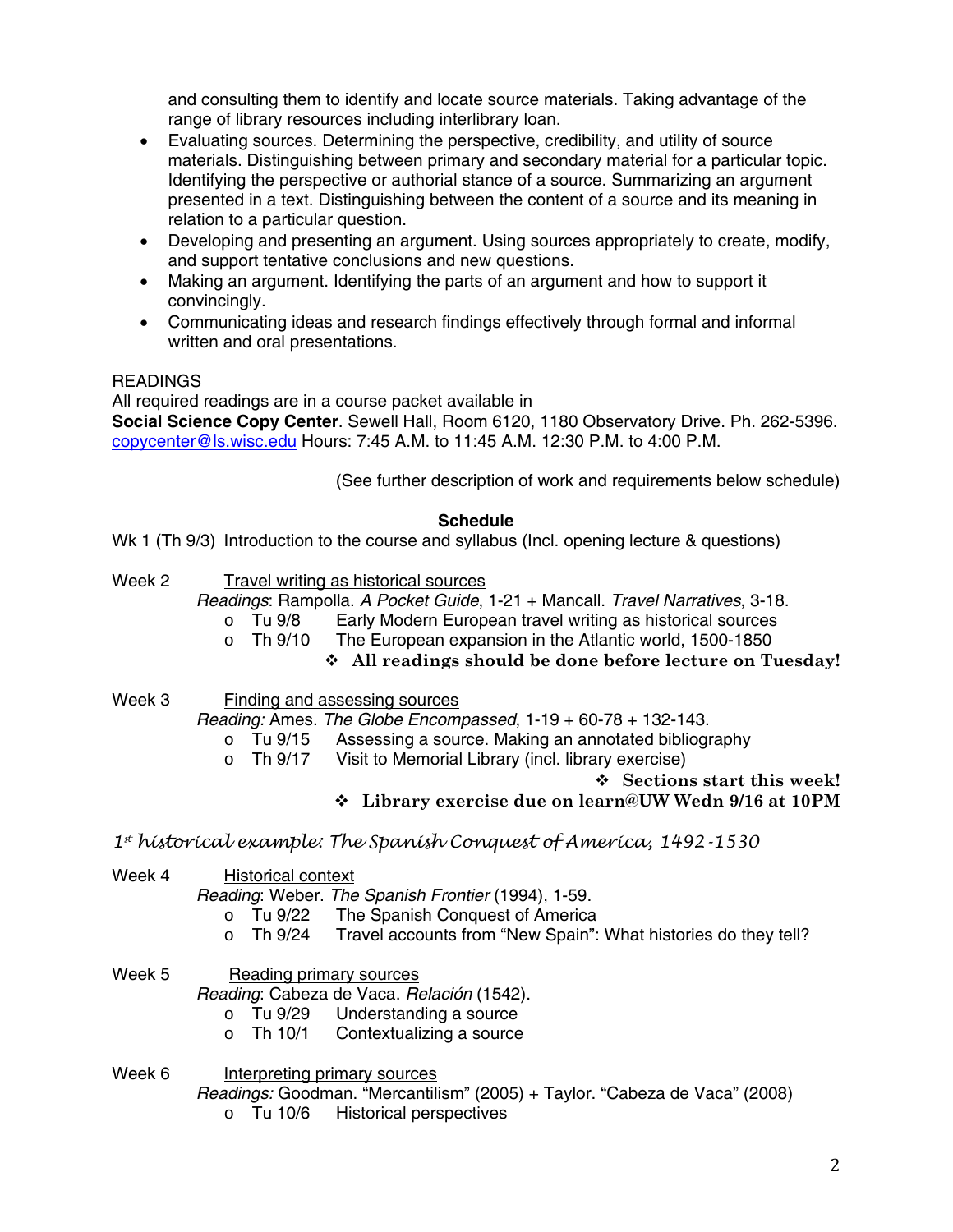o Th 10/8 Making a historical argument

## **Annotated bibliography due 10/5 in section!**

*2nd historical example: The English colonization of Virginia, 1607-1630* 

Week 7 Historical context

*Reading*: Rountree. *John Smith's Chesapeake Voyages, 1607-1609* (2007).

- o Tu 10/13 Virginia Algonquin Society
- o Th 10/15 English colonization of Virginia
- Week 8 Finding primary sources
	- o Tu 10/20 Visit to the Historical Society (Incl. library exercise)
	- o Th 10/22 Sources to Pocahontas' history

## **Library exercise due on learn@UW Wedn 10/21 at 10PM**

Week 9 Reading primary sources

## *Reading:* Ralphe Hamor. *A True Discourse Of The Present Estate of Virginia* (1615)

- o Tu 10/27 What can we know?
- o Th 10/29 Building a history from travel accounts
- Week 10 Interpreting primary sources

*Readings:* Brown. "The Anglo-Indian" (1996) + Townsend. *Pocahontas* (2008)

- o Tu 11/3 The many histories about Pocahontas
- o Th 11/5 Making a historical argument
- *3rd historical example: The Atlantic Slave Trade, 18th century*
- Week 11 Historical context
	- *Reading:* Lindsay. *Captives as Commodities* (2008), 1-83.
		- o Tu 11/10 The Atlantic Slave Trade
		- o Th 11/12 The Atlantic Slave Trade II
- Week 12 Finding primary sources

*Readings:* Robinson. *A Sailor Boy's Experience* (1867)

- o Tu 11/17 Sources to the Atlantic slave trade
- $\circ$  Th 11/19 Visit to the special collections at Memorial Library (incl. exercise)
	- **Library exercise due on learn@UW Th 11/19 10/21 at 10PM!**

## **Drafts due 11/16 in section!**

- Week 13 Thanksgiving week
	- o Tu 11/24 No lecture: individual meetings as needed
	- o Th 11/26 Thanksgiving
- **Peer reviews due 11/23 in section!**
- Week 14 Reading primary sources

*Reading:* Equiano. *The Interesting Narrative* (1789)

- o Tu 12/1 Understanding a source
- o Th 12/3 Contextualizing a source
- Week 15 Interpreting sources

*Readings:* Caretta. *Equiano* (2005) + Sweet "Mistaken Identities?" (2009)

- o Tu 12/8 Historical questions
- o Th 12/10 Historical arguments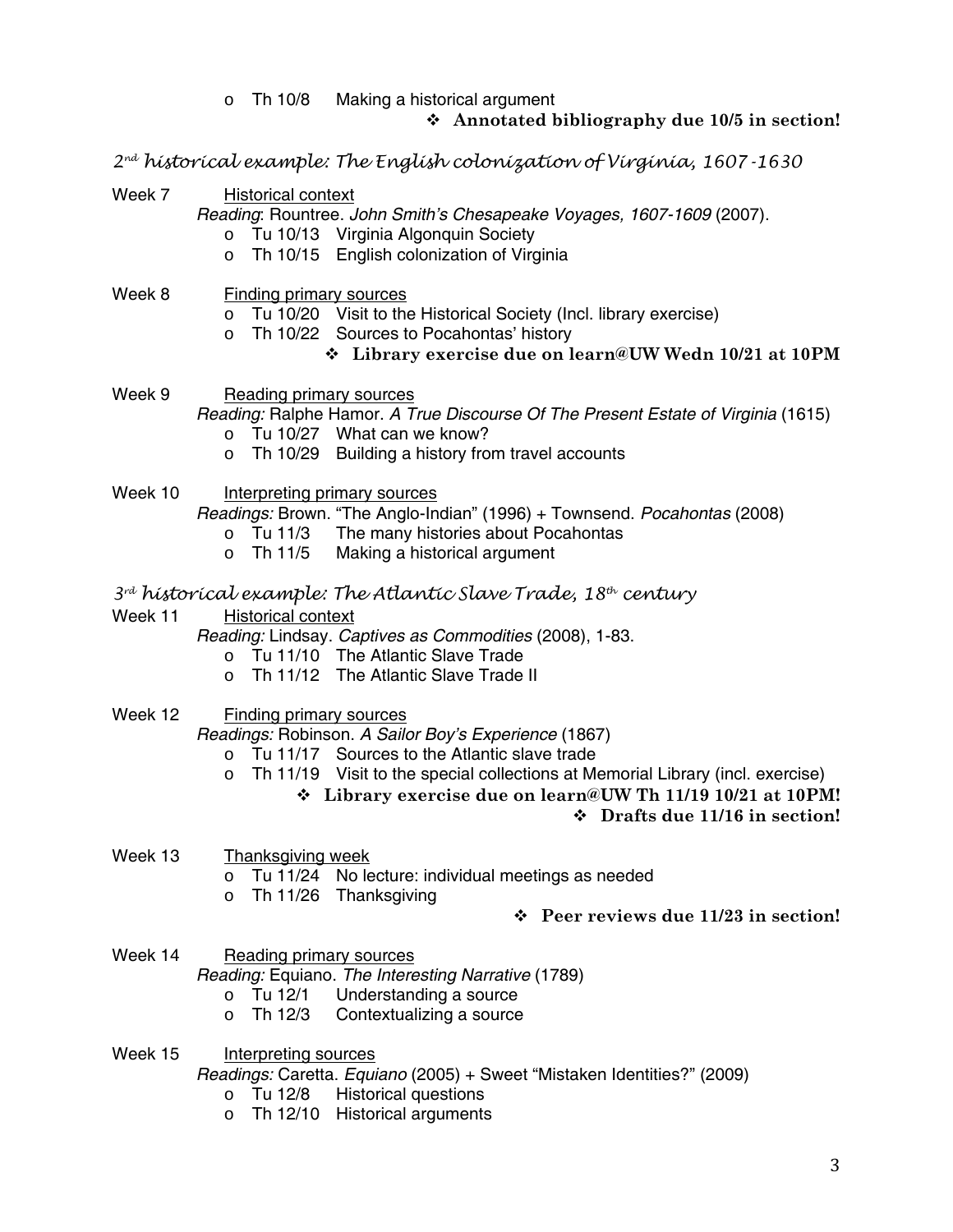Week 16

- Monday last sections!
- Tu 12/15 Last class party & evaluation

#### **Final papers due 12/14 in sections!**

## WORK & COURSE POLICIES

#### Note-taking (lecture or section)

One time during the semester you will be responsible for taking notes (on a laptop or by hand) to share with the rest of the class.

#### Oral presentations (in lecture and section)

In line with other Comm-B courses you will make two brief oral presentations (5 minutes) – one in section and one in lecture – discussing a topic of your choice relating to class. Topic has to be approved by your TA or me ahead of time.

#### Attendance and active participation is required!

Participation: Attendance and active participation is mandatory. All students must speak in our discussions, frequently. If you do not feel comfortable speaking in class, please let me know so we can work together on ways to make it easier for you. You may miss class twice without it directly affecting your grade (save your absences for illness or emergency).

Religious holidays: Absences due to religious holidays are excused. However, you must inform me at least two weeks in advance if you are missing a seminar meeting for religious reasons.

#### Policy on late responses

Responses turned in late will be penalized by 5% - and an additional 5% for each 24 hours that they are late after that. No responses will be accepted more than one week after the due date.

## Grade breakdown

| Annotated bibliography                                       | 5%      |
|--------------------------------------------------------------|---------|
| Draft of paper                                               | 10 $%$  |
| Peer review                                                  | 5%      |
| Final paper (improvements from draft)                        | 10%     |
| Total for paper and related                                  | 30%     |
| Attendance and participation in lecture                      | 15 $%$  |
| Note-taking in lecture or section                            | 5%      |
| Library exercises, each 5 %                                  | 15%     |
| Brief oral presentations, each 5 %                           | 10 $%$  |
| Attendance and participation in section (incl. weekly posts) | $25 \%$ |

| Grading scale |        |   |       |
|---------------|--------|---|-------|
|               | 93-100 | C | 70-77 |
| AВ            | 88-92  |   | 60-69 |
| B             | 83-87  | F | 59    |
| BС            | 78-82  |   |       |